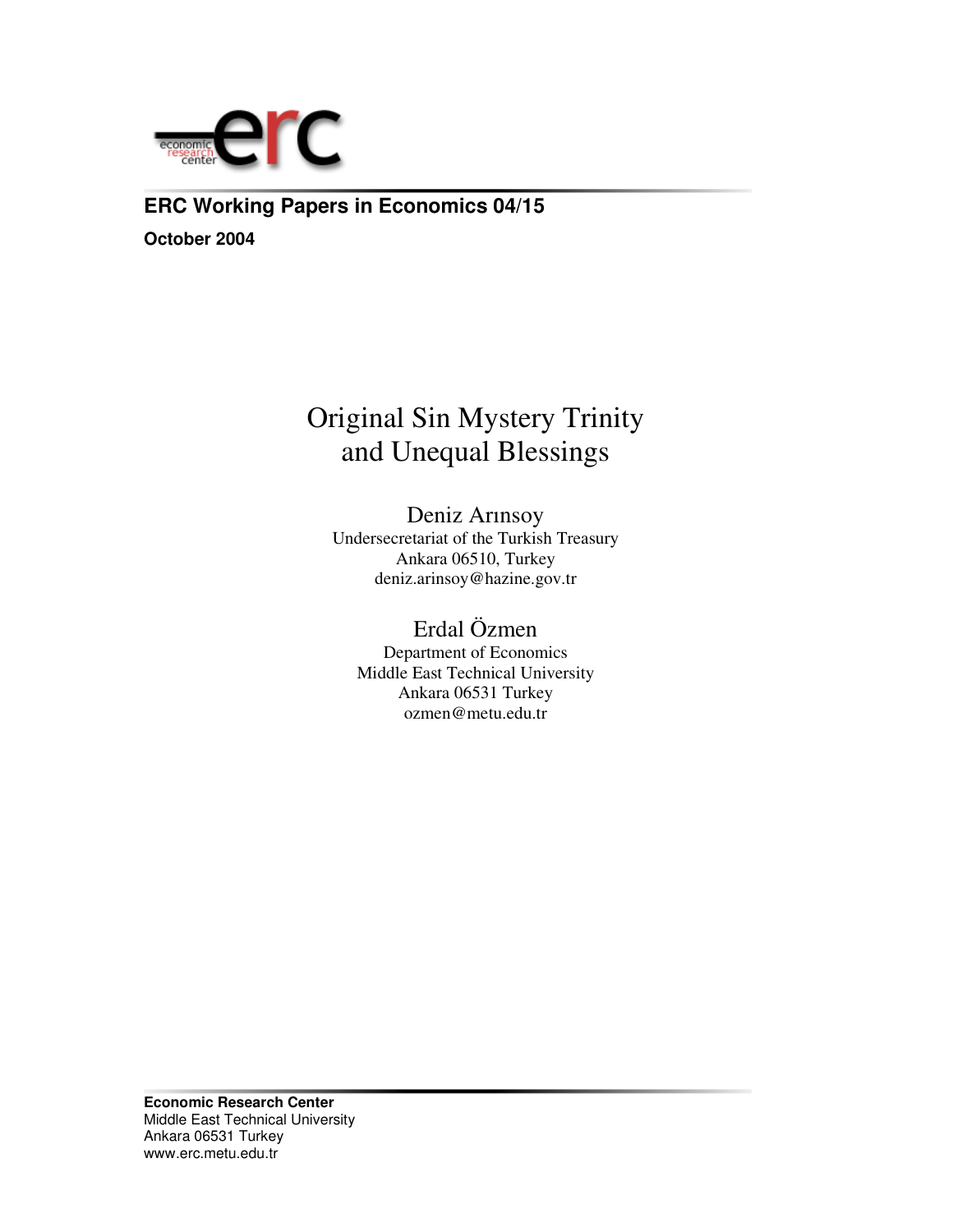# **ORIGINAL SIN MYSTERY TRINITY AND UNEQUAL BLESSINGS**

**Deniz Arınsoy**

Undersecretariat of the Turkish Treasury 06510, Ankara, Turkey E-mail: deniz.arinsoy@hazine.gov.tr

and

### **Erdal Özmen**

(Corresponding Author) Middle East Technical University Department of Economics, 06531, Ankara, Turkey E-mail: ozmen@metu.edu.tr

#### **ABSTRACT**

We investigate whether the fact that most countries cannot borrow internationally in their own currencies, referred to as "original sin" by Eichengreen and Hausmann (1999), may remain as a "mystery" when an alternative variable set and estimation procedure are taken into account. Our results suggest that flexible exchange rates and strong macroeconomic policy stance with sound institutions are necessary but not sufficient for redemption from original sin. Original sin appears to be persistent and determined also by the variables which are beyond the sole control of individual countries. Consequently, redemption from it and satisfying the blessed trinity of international currency, flexible exchange rates and sound institutions requires a new international financial system allowing complete markets for all currencies meeting the necessary conditions.

*Keywords:* Currency mismatches, Exchange rate regimes, International financial architecture, Original sin, Rule of law

*JEL Classification:* F33, F34, F41, G15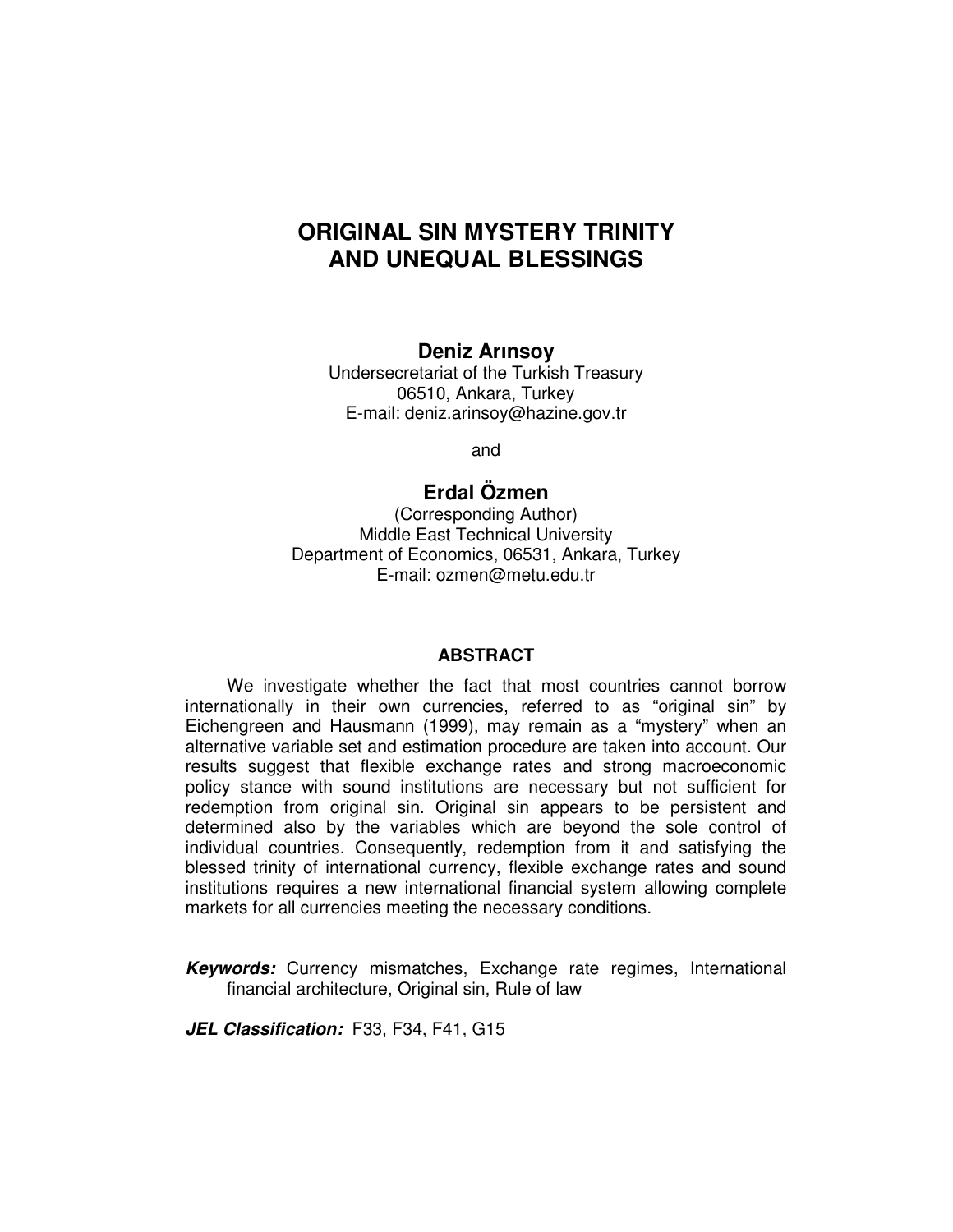#### **I. INTRODUCTION**

The fact that most countries are unable to borrow internationally in their own currencies is referred to as "original sin" of international finance by Eichengreen and Hausmann (1999) and Eichengreen, Hausmann and Panizza (2003a,b). The inability of many countries to borrow in domestic currency at long maturities and fixed rates even at home constitutes the domestic dimension of the original sin. The international dimension of the original sin appears to be persistent<sup>1</sup> and often invariant to prevailing policy regimes whilst the domestic original sin can potentially be solved by sound macroeconomic policies.

The prevailing international financial system allows the bulk of countries to borrow only mainly in the so called strong currencies. This has crucially important theory and policy implications. International money and finance literature often maintains that markets are complete and efficient for all convertible currencies and the relative demands for them are basically determined by country specific macroeconomic conditions and institutional structures. The lack of an international market for many countries to borrow in their own currencies can thus make, for example, conventional monetary models of exchange rate determination based on symmetric substitutionability of currencies misleading. As Eichengreen *et al.* (2003a,b) convincingly argue original sin can be a source of financial fragility through creating currency/maturity balance sheet mismatches and can lead to greater output and capital flow volatility, lower credit ratings, and limited ability to implement an independent monetary policy. According to Obstfeld (2004, p.14) original sin "leads to a harsher macroeconomic adjustment process, slower growth and additional inflationary expropriations". The presence of original sin may justify fear of floating (McKinnon and Schnabl, 2004) and create an exposure to exchange risk potentially causing self-fulfilling currency crises (Wyplosz, 2004).

Eichengreen and Hausmann (1999), Eichengreen *et al.* (2003a,b,c) and Hausmann and Panizza (2003), EHP hereafter, consider a wide range of hypotheses to explain original sin. Their results do not lend a strong support to the hypotheses that original sin is correlated with the level of development, institutional quality, monetary credibility or fiscal solvency<sup>2</sup>. Original sin appears to be robustly correlated only with the size of the economies. These results and the fact that many countries with strong policies and institutions also suffer from original sin suggest that the elimination or a considerable decrease in the degree of original sin is beyond the control of an individual country and requires a new international financial architecture.

 $1$  According to Wyplosz (2004, p. 4) "by end 2003, just five currencies (US dollar, yen, euro, sterling and Swiss franc) accounted for 97% of all international bond and note issues, two of which (the US dollar and the euro) account for 84% of the total" Consistent with Eichengreeen *et al.* (2003a,b), Wyplosz (2004, p. 4) shows that "over the last ten years the situation has changed little; in fact, the concentration ha s increased".

 $<sup>2</sup>$  Hausmann and Panizza (2003) consider also the domestic dimension of the original sin and</sup> finds that the ability of a country to borrow domestically in domestic currency at a long maturity is positively correlated with monetary credibility and the presence of capital controls.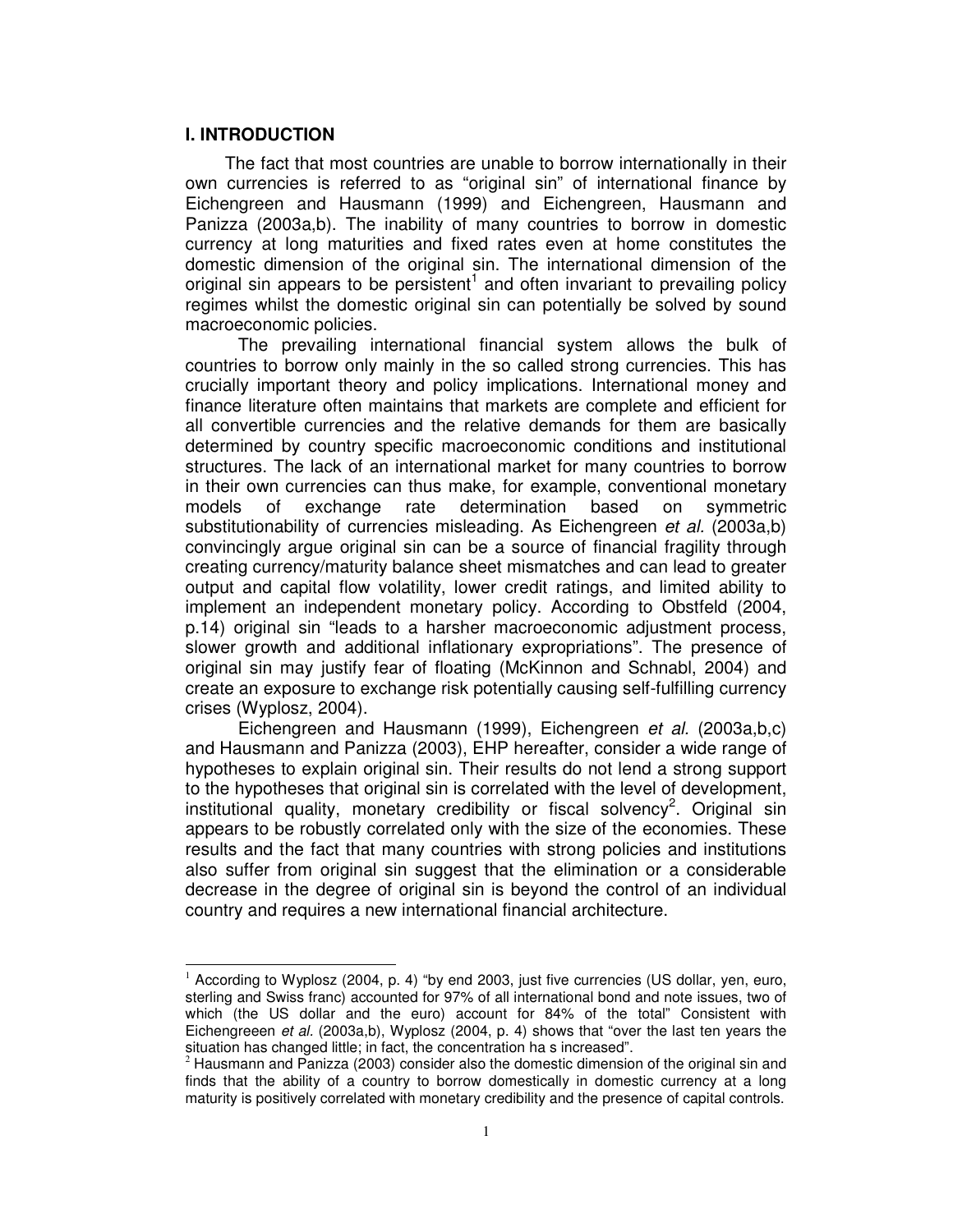Recently, De la Torre, Levy Yeyati and Schmukler (2002) introduces the concept of the "blessed trinity" (international currency, flexible exchange rate regime and sound institutions), as a benchmark defining the conditions for a successful international financial integration. Only a small handful of countries with strong currencies appear to satisfy the "blessed trinity". De la Torre *et al*. (2002) argue that developing countries generally exhibit the "unblessed trinity" (weak currency, fear of floating and weak institutions). The empirical results by EHP, on the other hand, lead us to introduce the concept of "original sin mystery trinity" of original sin, flexible exchange rates and sound institutions.

Our paper aims to provide a shed of light on the mystery of the original sin. To this end we investigate whether the results by EHP are robust to an alternative variable set and estimation procedure. The paper aims also empirically investigate the cross country evolutions of "unblessed" and "original sin mystery" trinities. Following the "debt intolerance" argument of Reinhart, Rogoff and Savastano (2003), we consider also country's default history as a potential determinant of original sin. The plan for the rest of the paper is as follows. The following section is devoted to a brief discussion of the "unblessed" and "original sin mystery" trinities and alternative variables postulated to explain them. Section III presents the empirical results and Section IV concludes.

#### **II. ORIGINAL SIN AND BLESSING TRINITIES**

We consider the following measure of original sin (OSIN) for country i developed by Eichengreen *et al.* (2003a,b) based on the Bank for International Settlements (BIS) data on the stock of international debt securities<sup>3</sup>:

max 1 ,0 Securities in currency i  $OSIN_i = \max\left(1 - \frac{Secuities \text{ in currency 1}}{Securities \text{ issued by country i}}\right)$  $=\max\left(1-\frac{\text{Securities in currency i}}{\text{Scurities in your theorem}},0\right)$  $\left\langle \right.$  Securities issued by country i  $\left($ 

For country i, OSIN<sub>i</sub> is zero if all the securities are issued in its own currency and 1 if they are issued in foreign currency.

Consistent with the concept of the "blessed trinity", redemption from original sin may be argued to require a flexible exchange rate regime and sound institutions. Figure 1 plots the 1999-2001 averages of OSIN along with the *de facto* exchange rate regimes (ERR) classification by Reinhart and Rogoff (2004) and the 2000 values of the rule of law (RL) index compiled by Kaufmann, Kraay and Mastruzzi (2003). Reinhart and Rogoff (2004) classify *de facto* exchange rate regimes on a 1—14 scale, with higher values denoting more flexible exchange arrangements. The RL index ranges from around –2.5 to around 2.5 with higher or positive value indicate greater rule of law and better governance. From the figure we observe that all the countries (except the Euroland) with OSIN lower than 0.70 have also

 $3$  This is the preferred measure of EHP (OSIN3). Eichengreen, Hausmann and Panizza (2003a,b) provide and discuss some other alternative measures of original sin. The empirical results by EHP appear to be invariant to the alternative measures of the original sin.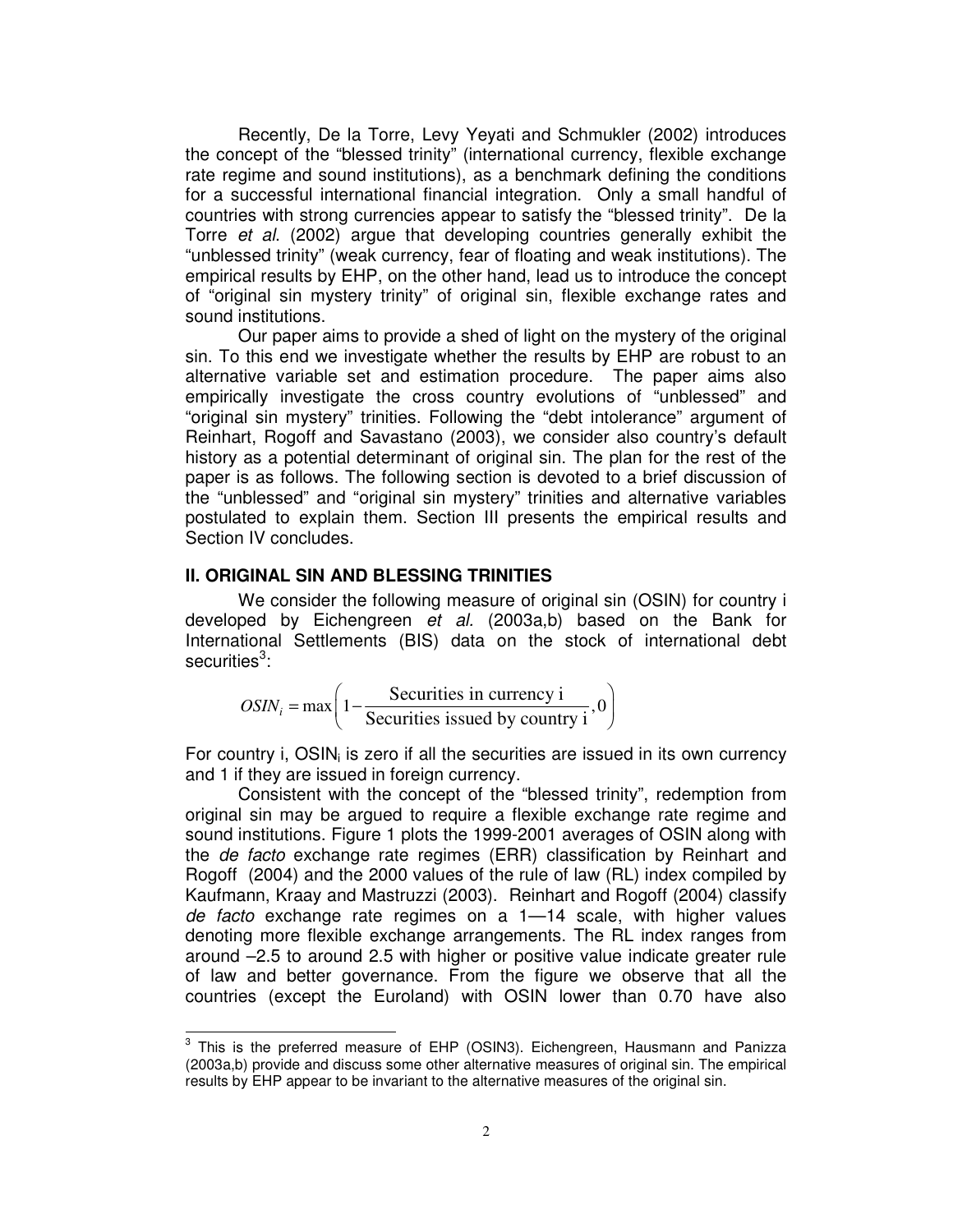relatively more flexible *de facto* exchange rate regimes. Considering the fact that the European Central Bank (ECB) does not follow a fixed exchange rate regime, we can infer that the first pair of the blessed trinity, international currency and flexible exchange rate regime, appears to be satisfied. The observation that most of the countries with OSIN between 0.70-0.99 have a flexible exchange rate regime lends a further support to this interpretation. No country with OSIN below 0.95 has a negative rule of law (RL) value<sup>4</sup>. Countries achieving redemption from original sin thus generally appear to have a flexible exchange rate regime and a plausible level of good governance and sound institutions.

#### [INSERT FIGURE 1 AND TABLE1 ABOUT HERE]

The preliminary double-censored Tobit estimation results presented in the first column of Table 1 also appear to be consistent with the blessed trinity interpretation. In the equation EURO is a dummy variable defining Euroland countries to capture the effects of Euro and their classification as fixed exchange rate regimes by Reinhart and Rogoff (2004). The empirical evidence strongly suggests that OSIN decreases both by exchange rate flexibility and better governance. However, this does not necessarily imply that exchange rate flexibility and better governance are sufficient conditions for escaping from original sin and exhibiting the blessed trinity. Some countries, such as Chile, Iceland, Hungary and Israel, appear to suffering from "original sin mystery trinity" as satisfying a plausible level of good governance and implementing a flexible exchange rate regime but not being able to reducing OSIN below around unity. The following section empirically investigates whether some macroeconomic policy stance variables provide any further explanation for the original sin mystery.

#### **III. THE MYSTERY OF ORIGINAL SIN AND BLESSING TRINITIES: EMPIRICAL RESULTS**

The results by EHP for the 1993-98 averages of OSIN (OSIN93-98) suggest that OSIN<sub>93-98</sub> is robustly correlated only with the size of the economies but not with institutional quality, the level of development or macroeconomic policy stance variables like monetary credibility and fiscal solvency. In this section, we consider 1999-2001 averages of OSIN and investigate whether the results by EHP are robust to an alternative variable set and estimation procedure. Following EHP we consider the Rule of Law index (RL) compiled by Kaufmann *et al.* (2003), the highest level (in logs) of inflation after 1980 to proxy monetary credibility (LMINF), budget deficit as a share of GDP to proxy fiscal fundamentals (FISCAL), domestic credit to the private sector as a share of GDP to proxy level of financial development (FINDEV), total foreign trade as a share of GDP to proxy the level of openness (OPEN), FINCENT and EURO dummy variables for the major

 $4$  Note that the countries with the lowest RL values escaping from original sin to a certain extend are all indeed developing countries such as Czech Republic, Poland and South Africa. As noted by EHP, foreign investors not the countries themselves are the main issuers of debt issued in local currencies of developing countries causing a lower original sin.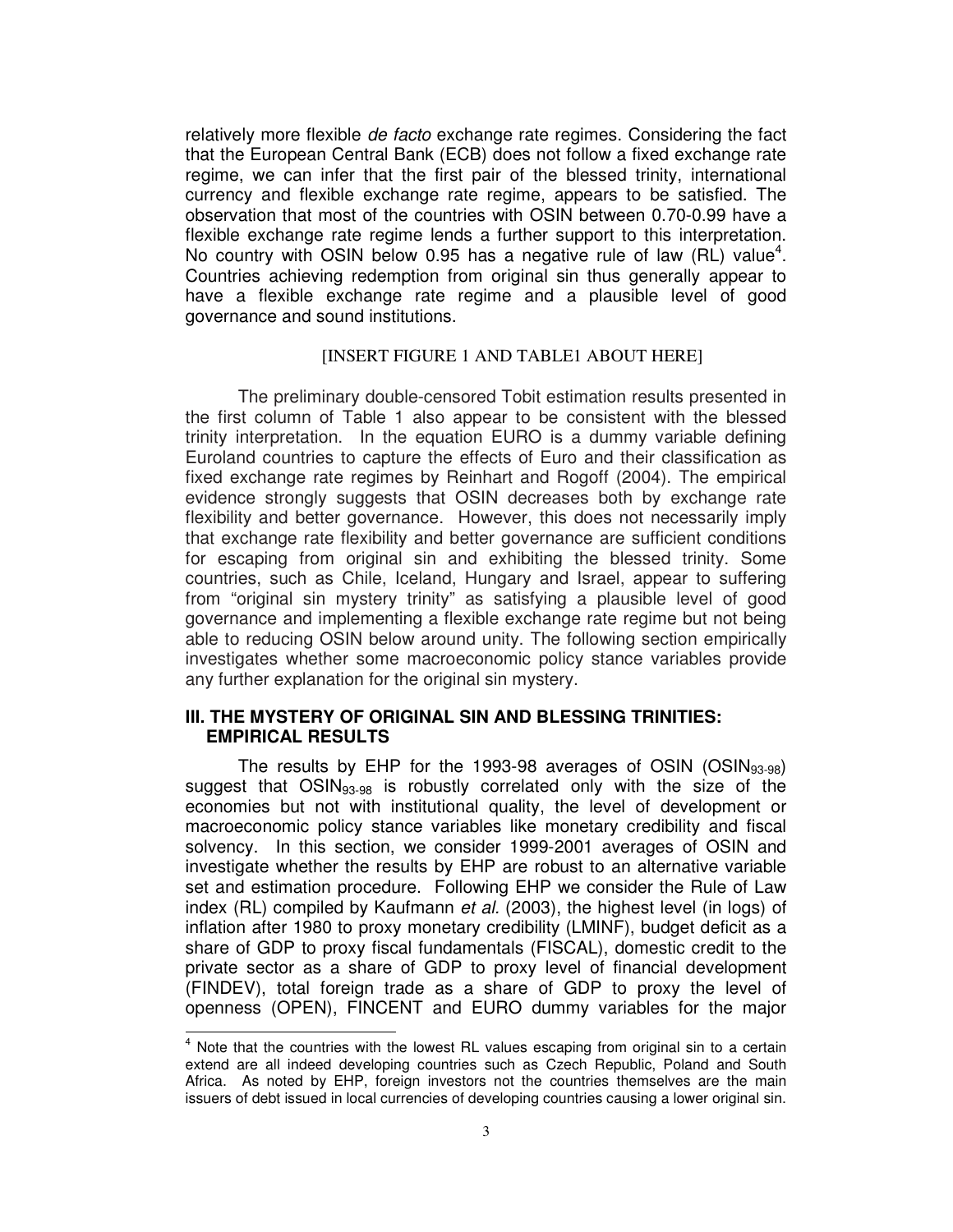financial centers (USA, UK, Japan, and Switzerland) and the Euroland countries, respectively. EHP considers the *de facto* exchange rate classification by Levy-Yeyati and Sturzenegger (2003). As already noted, we consider the "fine grid" classification by Reinhart and Rogoff  $(2004)^5$ . Real exchange rate misalignments and government incentives to manipulate exchange rates may be among the plausable reasons for the lack of international markets for the domestic currencies of many countries. In this context, we consider the highest level (in logs) of real US Dollar exchange rate change (deviation from the purchasing power parity condition) after 1980 (LMRER) as a proxy for exchange rate misalignment. EHP uses the principal component of logs of GDP, total trade and domestic credit as a measure of the size of the countries. Alternatively, we use the log of the IMF quota as a proxy for each country's economic SIZE. As noted by IMF (2003, p.1) "a member's quota is broadly determined by its economic position relative to other members" and "a variety of economic factors is considered in determining changes in quotas, including GDP, current account transactions, and official reserves".

According to Reinhart, Rogoff and Savastano (2003), many developing countries are also subject to "debt intolerance" in the sense that they are unable to manage external debts that are manageable for advanced industrial countries. Reinhart *et al.* (2003) argue that the degree of "debt intolerance" depends on a country's default and inflation history and debtintolerant countries tend to have weak fiscal structures and weak financial systems. As noted by Eichengreen *et al.* (2003c, p.1) "The debt-intolerance school traces the problem to institutional weaknesses of emerging-market economies that lead to weak and unreliable policies, while the original-sin school traces the problem instead to the structure of global portfolios and international financial markets". As the countries with weaker institutions, vulnerable macroeconomic conditions and stronger debt intolerance can plausibly expected not to be able to issue debt in their own currencies, the reasons causing "original sin" and "debt intolerance" may not be mutually exclusive. In this context, we consider also DH dummy variable taking unity if the country defaulted<sup>6</sup> on foreign currency debt after 1975.

Table 1 reports the results of double-censored Tobit (As OSIN is bounded between zero and one) simple regressions of OSIN on the basic

 $<sup>5</sup>$  We considered also the classification by Levy-Yeyati and Sturzenegger (2003), LYS. When</sup> the LYS instead of ERR is used, we obtained OSIN =  $0.33(3.95)$  -0.28(2.98)EURO + 0.06(2.39)LYS,  $R^2$  = 0.59, t-ratios in parentheses. As the LYS increases with exchange rate rigidity, the equation has the expected sign and is indeed essentially the same with the one reported in the first column of Table 1. The use of LYS instead of ERR reduces the full sample from 84 to 72 countries. Therefore, we prefer to consider ERR although most of the main results with LYS do not substantially differ from those reported in this paper.

 $6$  We follow the Standard & Poor's definition of sovereign default as the failure to meet a principal or interest payment on the due date (or within the specified period) contained in the original terms of the debt issue. A debt restructuring with the new debt containing less favorable terms than the original is also considered as default. See Beers and Chambers (2003) for the Standard & Poor's classification and debt default data.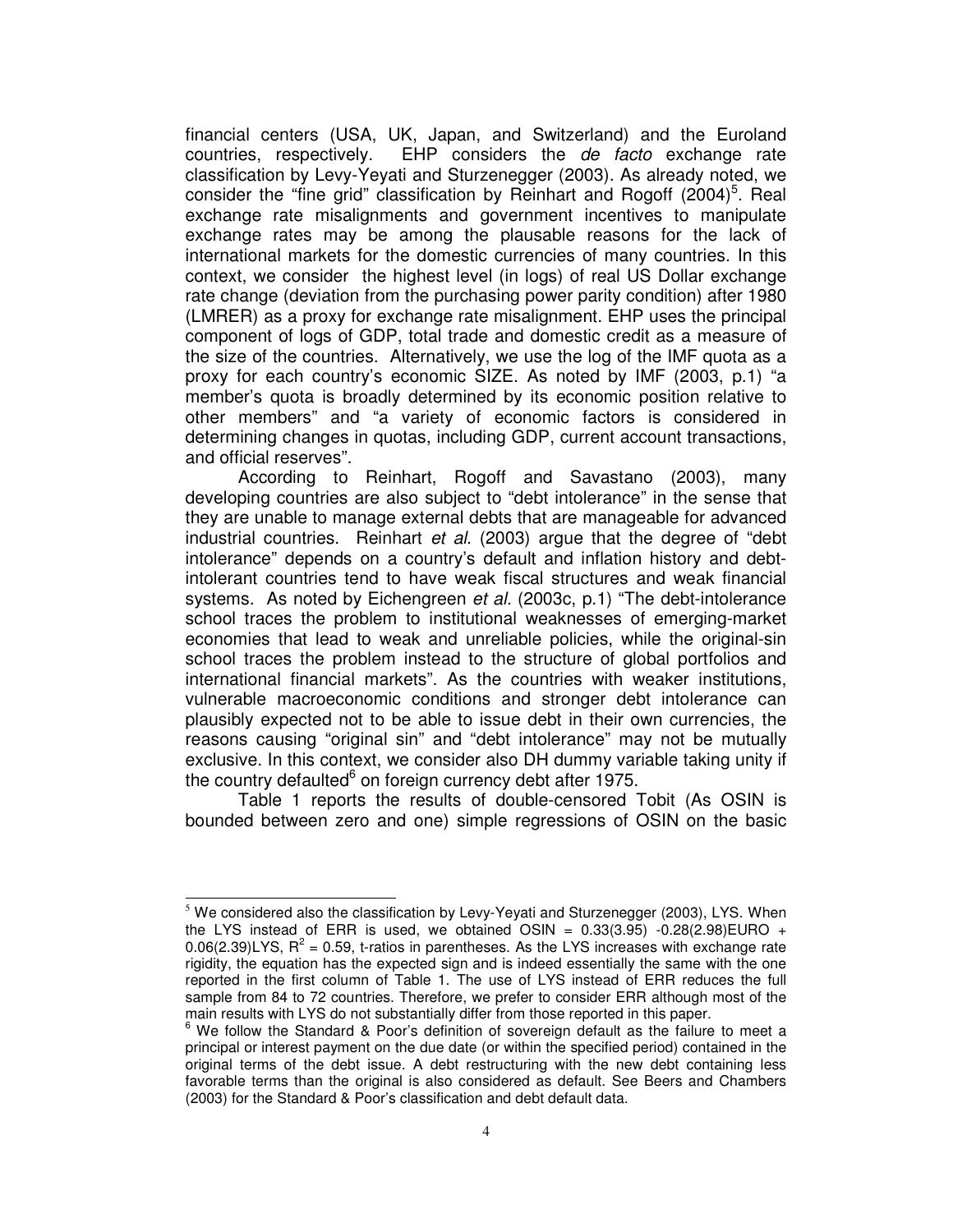policy variables<sup>7</sup>. Following EHP, we consider the persistence of OSIN resulting an extremely limited time variation and focus on it's cross-country variations. In the equations, OSIN, ERR, OPEN and FINDEV are measured as 1999-2001 averages<sup>8</sup>. We consider the 2000 values of RL and the highest levels of LMINF and LMRER during 1980-2001. All the data except OSIN, RL, DH and ERR are from the World Bank-World Development Indicators data base.

The results reported in Table 1 suggest that all the variables except OPEN have the expected signs and significant in explaining OSIN. According to 1.2, DH and OSIN are correlated. This correlation, however, does not necessarily imply a uni-directional causation from DH to OSIN<sup>9</sup>. As Eichengreen *et al.* (2003c) note, the presence of original sin can lead to debt defaults as it can create financial vulnerability through currency/maturity mismatches and severely limit the effectiveness of developing country policies in the case of sudden capital stops. We will address the simultaneity issue later and show that the basic results by Tobit regressions remain valid also for Generalised Instrumental Variable Estimation (GIVE) method. OSIN appears to decrease with the level of financial development (FINDEV) as suggested by (1.3). According to (1.4), openness (OPEN) and OSIN are not correlated significantly. Real exchange rate misalignments proxied by LMRER, on the other hand, significantly increases OSIN (1.5). Less credible monetary regimes with higher inflation histories (LMINF) have higher OSIN values according to the results by (1.6).

The first column of Table 2 reports the results of the baseline equation with all the variables included. The results suggest that OSIN can be explained by RL, ERR, SIZE, and the country grouping dummies EURO and FINCENT. Consistent with the preliminary results reported earlier, better governance and more flexible exchange rates significantly decreases OSIN. This result is different from EHP in the sense that neither the rule of law nor the exchange rate regime variables is found to be robustly significant in their equations containing country grouping dummies and the macroeconomic policy stance variables. Our results, however, strongly support EHP that SIZE, being a member of the Euroland and being a financial center, the variables which are not under the sole control of most of the countries, determine the presence of the original sin.

#### [INSERT TABLE 2 ABOUT HERE]

The statistical significance of DH, FINDEV, LMRER and LMINF in the simple regressions reported in Table 1 disappears when all the variables are considered jointly as in (2.1). The countries with strong macroeconomic policy stance are often the countries with stronger institutions and

 $<sup>7</sup>$  EHP reports double-censored weighted (by the share of securities in total foreign debt)</sup> Tobit results and notes that the results are robust to dropping weights and to alternative estimation procedures including Probit, count regression and weighted OLS.<br><sup>8</sup> Since the FISOAL variable is assumed to the second regression and weighted OLS.

Since the FISCAL variable is available only around a half of the countries, we exclude it from the regressions for the 1999-2001 sample.

Note that, the Tobit regression of DH on OSIN yields DH =  $-0.57(-3.47) + 0.64(3.28)$ , tratios in parentheses.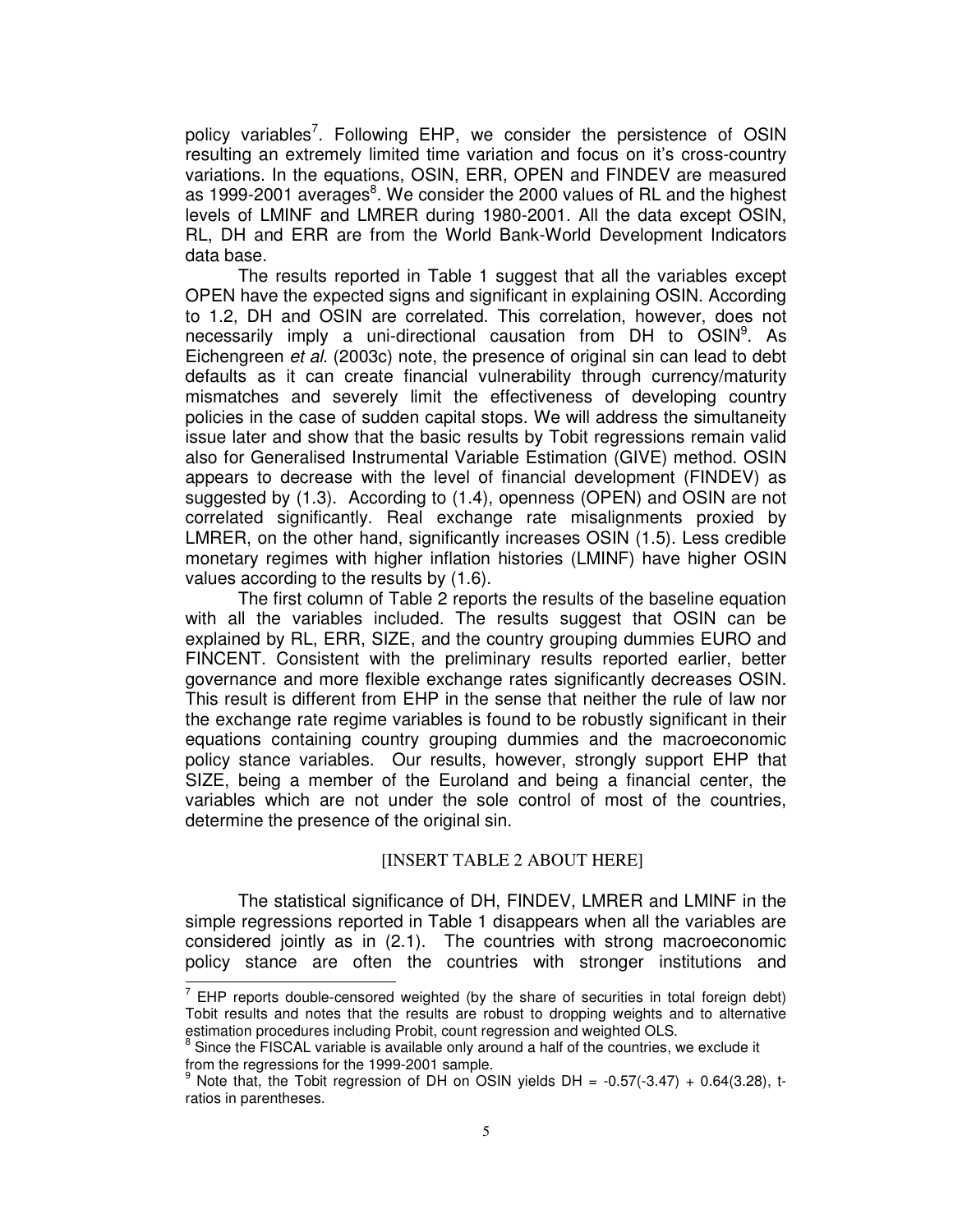governance and flexible exchange rates (Obstfeld, 2004). Furthermore, the countries belonging to the Euro area and financial centres along with the countries with a relatively larger size can be argued to satisfy also the "blessed trinity" concept<sup>10</sup>. Consequently, the additional policy stance variables add nothing significantly to the blessed trinity-cum-size and Euroland framework as suggested by (2.1). This is consistent with the interpretation that the variables in (2.2), the country grouping dummies, SIZE, ERR and RL, may be representing also the joint effect of some of the insignificant variables in (2.1). The economic and statistical significance of DH, FINDEV and LMINF in (2.3) supports this interpretation. Original sin appears to be persistent as suggested by the significance of the "past" (1993- 1998 averages,  $OSIN<sub>93-98</sub>$  values in (2.4). Consistent with this result, the variables mainly representing the inherited characteristics of the countries, SIZE and FINCENT, become insignificant in (2.4) when we control also the persistence of original sin.

The results for the estimation of the baseline equation for the 1993-98 sample are reported by (2.5) and (2.6) in Table 2. In (2.5) and (2.6), OSIN, ERR, OPEN, FINDEV and FISCAL are 1993-1998 averages, RL is the average of the 1996 and 1998 values and LMINF and LMRER are the highest levels during 1980-1998. Due to the data limitations for FISCAL, the number of countries reduces to 78. The results are essentially same with the 1999-2001 sample albeit the significance levels of ERR and RL considerably decrease. For the 1993-98 sample, FINDEV and FISCAL both appear to be also economically and statistically relevant for the explanation of original sin.

It may plausibly be argued that the results presented by Tables 1 and 2 are subject to simultaneity bias due to the endogeneity of the policy stance variables with respect to original sin. Original sin itself can be a cause of rigid exchange rate regimes and fear of floating as it creates currency mismatches (McKinnon and Schnabl, 2004). The financial fragilities caused by original sin may further be argued amongst the reasons of debt defaults, lower monetary credibility, vulnerable fiscal stance and greater real exchange rate misalignment. We address the simultaneity issue by estimating the basic equations by Generalized Instrumental Variable Estimation (GIVE) method. Table 3 reports the GIVE results with the instrument set containing EURO, FINCENT, SIZE, ERR<sub>93-98</sub>, FINDEV<sub>93-98</sub>, OPEN<sub>93-98</sub>, LGDP<sub>93-98</sub>, RER<sub>93-98</sub>, LINF80-98 and RL96-98 where the subscripts denote the sample period averages of the corresponding variables. The Sargan tests for all the equations support the validity of the instrument set. The RESET and WHITE

 $10$  As Rodrik (2004, p. 1) notes, "Rich countries are those where investors feel secure about their property rights, the rule of law prevails, private incentives are aligned with social objectives, monetary and fiscal policies are grounded in solid macroeconomic institutions, idiosyncratic risks are appropriately mediated through social insurance, and citizens have recourse to civil liberties and political representation. Poor countries are those where these arrangements are absent or ill-formed". Note that, the blessed trinity concept can be interpreted as to contain also a strong macroeconomic policy stance since the international stature of a currency "is underpinned by credible macroeconomic policies and, in particular, by a sustainable fiscal process that ensures the solvency of the currency issuer" (De la Torre, Levy Yeyati and Schmukler, 2002, p.339).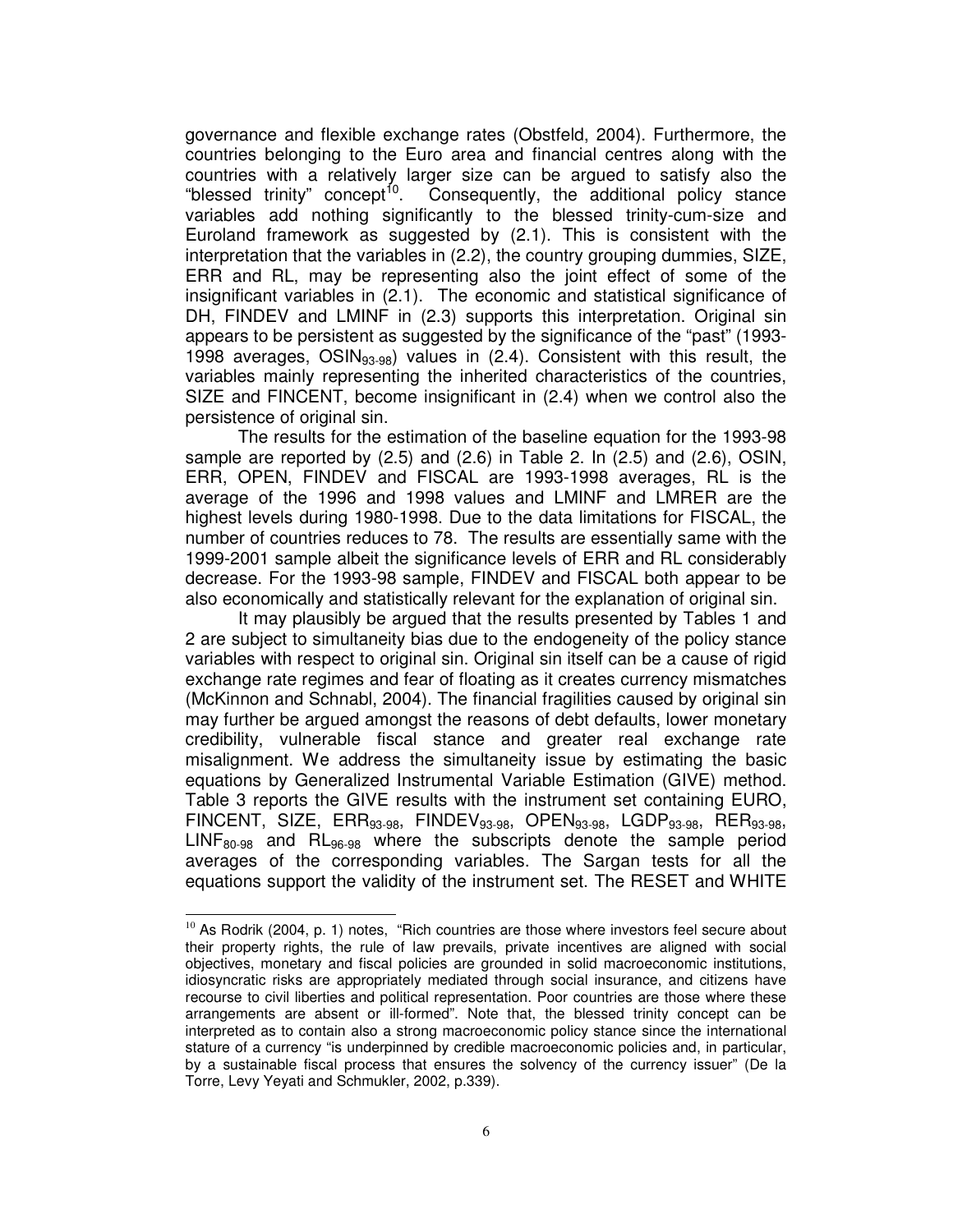tests suggest the lack of equation misspecification and heteroscedasticity, respectively.

#### [INSERT TABLE 3 ABOUT HERE]

The results by GIVE are essentially the same with those obtained by Tobit earlier. In (3.1) OSIN is explained by EURO, FINCENT, RL and SIZE. The GIVE estimation of the general specification (2.1) is not feasible due to the limited number of instruments. Therefore, we follow a stepwise approach and test whether each of the policy stance variables add significantly to the explanation of original sin over the model given by (3.1). Exchange rate regime appears to be quite relevant as reported by (3.2). However, DH (3.3), FINDEV (3.4), OPEN (3.5), LMRER (3.6) and LMINF (3.7) are all individually insignificant when added to (3.1). The invariance of the basic findings to the use of Tobit and GIVE methods is consistent with the argument that the Tobit coefficients are not attenuated by a simultaneity bias.

#### **IV. CONCLUDING REMARKS**

The fact that the bulk of countries to cannot borrow (and lend) in their own currencies, the original sin as termed by Eichengreen and Hausmann (1999), has crucial theory and policy implications. Convertible currencies can be substitutionable symmetrically in the same financial assets domain only if there is a complete market for them. Original sin, in this context, can be interpreted as the sin of international financial architecture if it provides no complete market for every currency satisfying the basic necessary conditions. Consistent with the "blessed trinity" concept, the necessary conditions can be defined to contain strong policy stance and institutions along with a flexible exchange rate regime. The results of this paper, however, suggest that these conditions are necessary but not sufficient for redemption from original sin.

Consistent with the findings of EHP, our empirical results suggest that original sin is persistent and robustly determined by SIZE, being a member of the Euroland and being a financial center. As neither of these variables can be controllable solely by most of the countries, the blame for the missing markets can be put also on the prevailing international financial system. However, this does not necessarily imply that original sin is invariant to macroeconomic policy stance and institutional structures of the individual countries. Our results are different from those by EHP that, original sin is also robustly determined by exchange rate regime and governance. Accordingly, original sin decreases significantly with better governance and stronger institutions along with more flexible exchange rate regimes. Default history, monetary credibility, financial development level and real exchange rate misalignment are all found to be significant in explaining original sin when we do not control for country groupings, rule of law and exchange rate regimes. Consistent with the plausible interdependence of these two sets of variables, the additional policy stance variables does not offer any further significant explanation over the one already provided by the blessed trinity-cum-size and Euroland framework.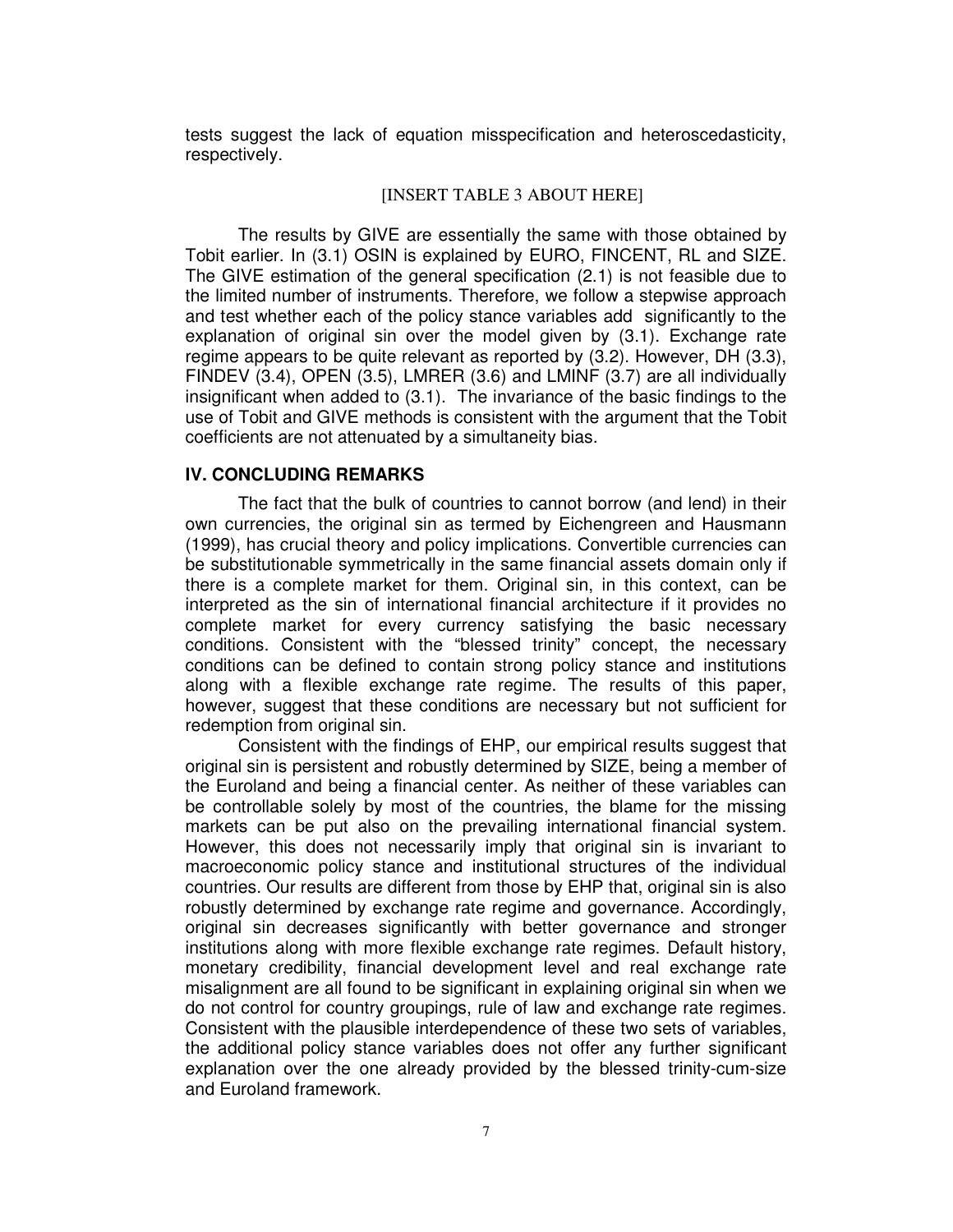The findings of this paper support the main conclusion by EHP that original sin is not solely a problem of country policies and institutions *per se*, but also a part of the international financial system. Consequently, redemption from it requires a new international financial system allowing complete markets for currencies of countries with sound institutions and macroeconomic conditions. This will make many countries to satisfy the "blessed trinity" and decrease the costs of international financial integration by reducing vulnerabilities incurred by currency mismatches.

#### **REFERENCES**

- Beers, D.T. and Chambers, J. (2003) Sovereign Defaults: Heading Lower into 2004, *Standard & Poors Credit Week*, 18 September 2003.
- De la Torre, A., Levy Yeyati, E. and S. Schmukler (2002) Financial Globalization: Unequal Blessings, *International Finance*, 5(3), 335-357.
- Eichengreen, B., Hausmann, R. and U. Panizza (2003a) The Pain of Original Sin, in Eichengreen, B. and R. Hausmann (eds.), *Debt Denomination and Financial Instability in Emerging-Market Economies*, Chicago: University of Chicago Press.
- Eichengreen, B., Hausmann, R. and U. Panizza (2003b) The Mystery of Original Sin, in Eichengreen, B. and R. Hausmann (eds.), *Debt Denomination and Financial Instability in Emerging-Market Economies*, Chicago: University of Chicago Press.
- Eichengreen, B., Hausmann, R. and U. Panizza (2003c) Currency Mismatches, Debt Intolerance and Original Sin: Why They Are not the Same and Why it Matters, NBER Working Paper No. 10036.
- Greene, W. (1999) Marginal Effects in the Censored Regression Model, *Economics Letters*, 64, 43-49.
- Hausmann, R. and U. Panizza (2003) On the Determinants of Original Sin: An Empirical Investigation, *Journal of International Money and Finance*, 22, 957-990.
- IMF (2003) IMF Quotas: A Factsheet, IMF September, Available at: http://www.imf.org/external/np/exr/facts/quotas.htm
- Kaufmann, D., Kraay, A. and M. Mastruzzi (2003) Governance Matters III: Governance Indicators for 1996-2002, World Bank Policy Research Department Working Paper.
- Levy-Yeyati E. and F. Sturzenegger (2003) A de facto Classification of Exchange Rate Regimes: A Methodological Note, forthcoming *American Economic Review*.
- McKinnon, R. and G. Schnabl (2004) The East Asian Dollar Standard, Fear of Floating and Original Sin, *Review of Development Economics*, 8(3), 331-360.
- Obstfeld, M. (2004) Globalization, Macroeconomic Performance and the Exchange Rates of Emerging Economies, Bank of Japan Discussion Paper No. 2004-E-14.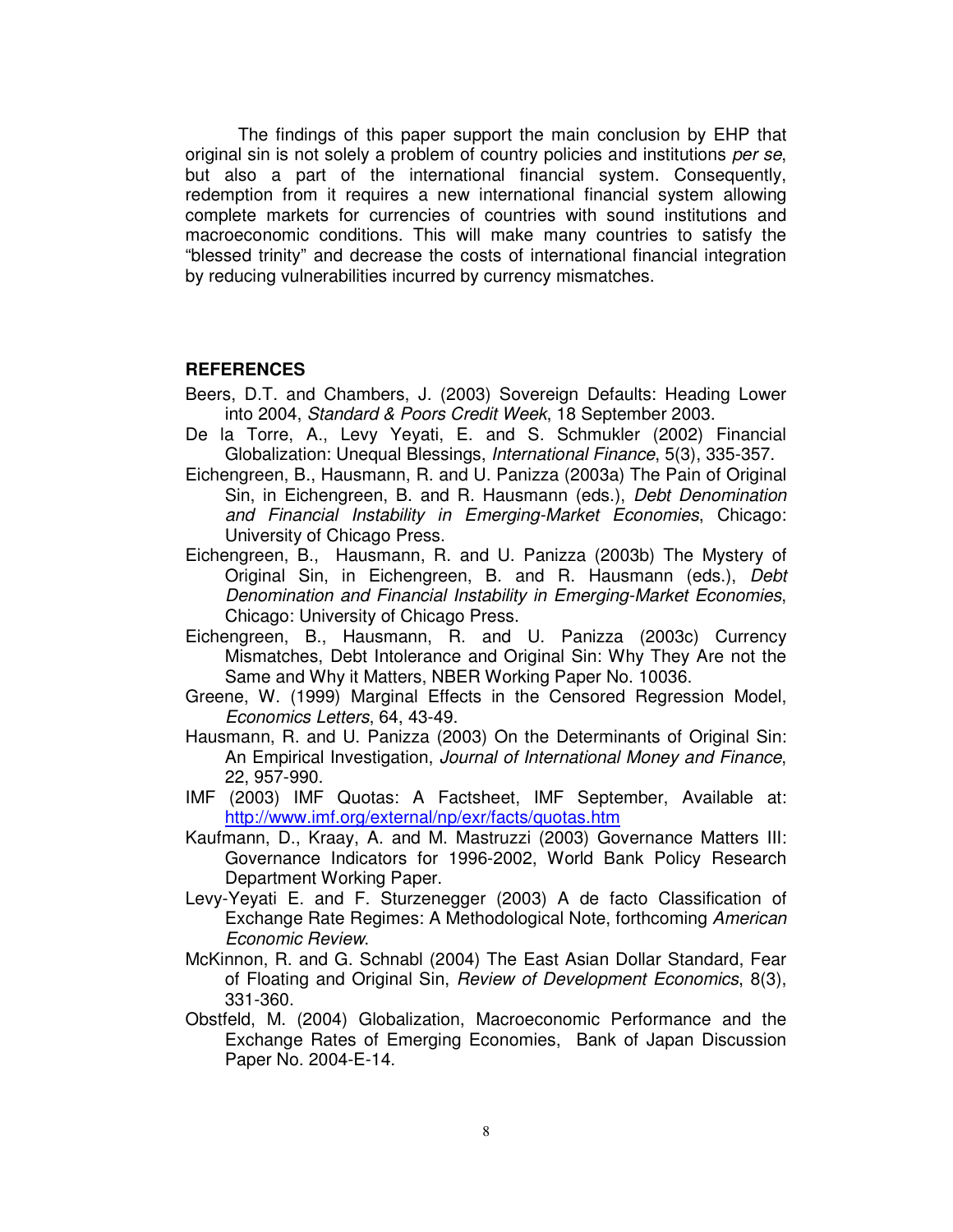- Pesaran, H.M., and B. Pesaran (1997) *Working with Microfit 4.0*, Oxford: Oxford University Press.
- Reinhart, C. M. and K.S. Rogoff (2004) The Modern History of Exchange Rate Arrangements: A Reinterpretation, *Quarterly Journal of Economics*, Vol. CXIX No. 1, 1-48.
- Reinhart, C.M., Rogoff, K.S. and M. Savastano (2003) Debt Intolerance, *Brookings Papers on Economic Activity*, Spring, 1, 1-74.
- Rodrik, D. (2004) Getting Institutions Right, Mimeo, Harvard University, Kennedy School of Government.
- Wyplosz, C. (2004) Financial Instability in Emerging Market Countries: Causes and Remedies, Paper Presented at the "Stability, Growth and the Search for a New Development Agenda: Reconsidering the Washington Consensus" Conference organized by FONDAD, Santiago, Chile, March 29-30, 2004.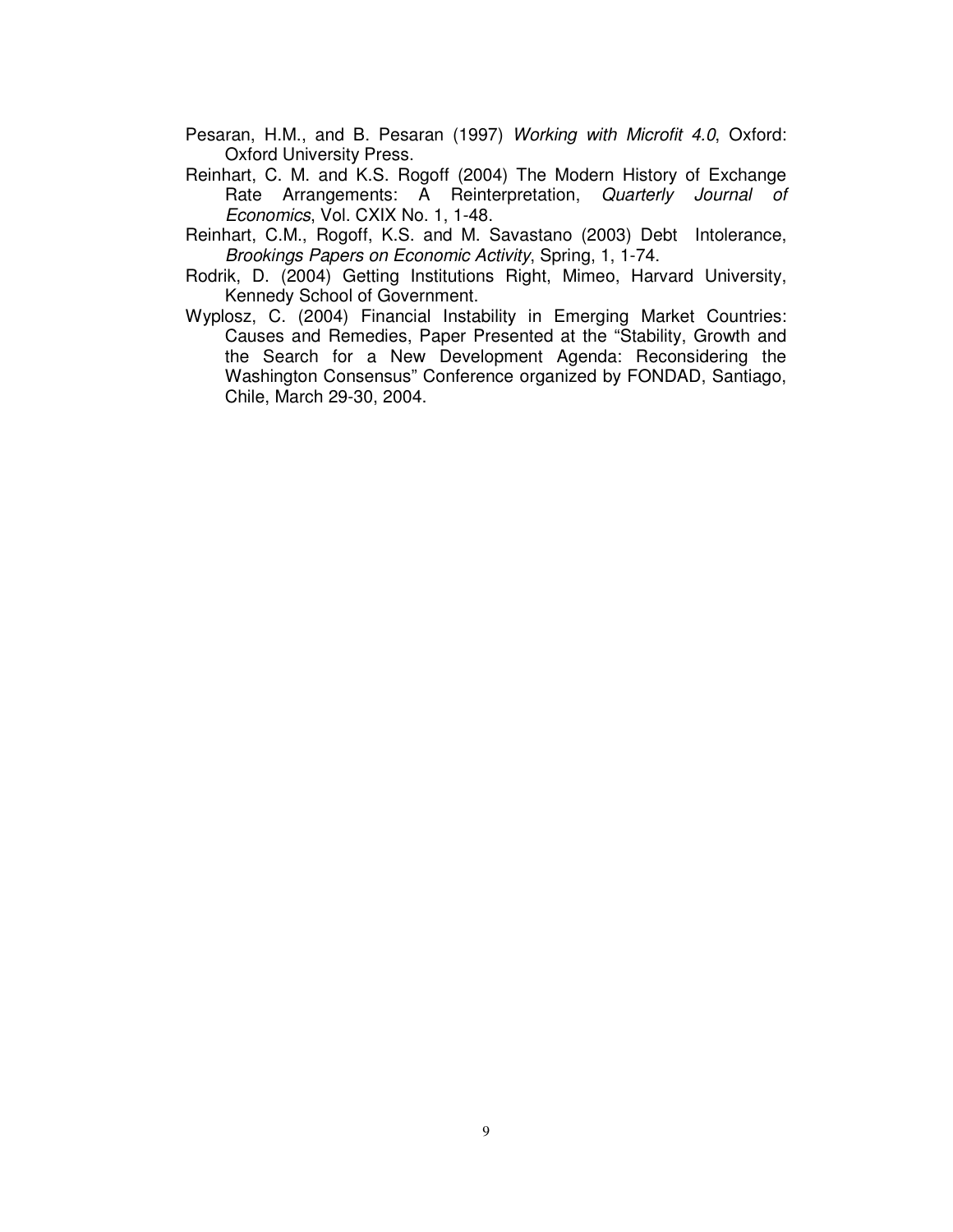|                                                                                                                                                                                                                                                                                                                                          | (1.1)                   | (1.2)               | (1.3)                   | (1.4)                 | (1.5)               | (1.6)               |
|------------------------------------------------------------------------------------------------------------------------------------------------------------------------------------------------------------------------------------------------------------------------------------------------------------------------------------------|-------------------------|---------------------|-------------------------|-----------------------|---------------------|---------------------|
|                                                                                                                                                                                                                                                                                                                                          | <b>OSIN</b>             | <b>OSIN</b>         | <b>OSIN</b>             | <b>OSIN</b>           | <b>OSIN</b>         | <b>OSIN</b>         |
| Constant                                                                                                                                                                                                                                                                                                                                 | $0.758**$<br>(8.46)     | $0.319**$<br>(9.00) | $0.492**$<br>(11.72)    | $0.421**$<br>(7.01)   | $0.175*$<br>(1.82)  | 0.126<br>(1.51)     |
| <b>EURO</b>                                                                                                                                                                                                                                                                                                                              | $-0.410**$<br>$(-4.24)$ |                     |                         |                       |                     |                     |
| RL                                                                                                                                                                                                                                                                                                                                       | $-0.126**$<br>$(-4.36)$ |                     |                         |                       |                     |                     |
| <b>ERR</b>                                                                                                                                                                                                                                                                                                                               | $-0.029**$<br>$(-3.77)$ |                     |                         |                       |                     |                     |
| DH                                                                                                                                                                                                                                                                                                                                       |                         | $0.236**$<br>(3.35) |                         |                       |                     |                     |
| <b>FINDEV</b>                                                                                                                                                                                                                                                                                                                            |                         |                     | $-0.096**$<br>$(-2.43)$ |                       |                     |                     |
| <b>OPEN</b>                                                                                                                                                                                                                                                                                                                              |                         |                     |                         | $-0.021$<br>$(-0.33)$ |                     |                     |
| <b>LMRER</b>                                                                                                                                                                                                                                                                                                                             |                         |                     |                         |                       | $0.150**$<br>(2.51) |                     |
| <b>LMINF</b>                                                                                                                                                                                                                                                                                                                             |                         |                     |                         |                       |                     | $0.174**$<br>(3.55) |
| $\overline{N}$                                                                                                                                                                                                                                                                                                                           | 84                      | $\overline{84}$     | 84                      | 84                    | 84                  | 84                  |
| Log L                                                                                                                                                                                                                                                                                                                                    | $-43.8$                 | $-66.9$             | $-69.7$                 | $-72.5$               | $-69.0$             | $-65.8$             |
| $R^2$                                                                                                                                                                                                                                                                                                                                    | 0.56                    | 0.51                | 0.42                    | 0.20                  | 0.48                | 0.52                |
| $\mathbf{M}$                                                                                                                                                                                                                                                                                                                             | 0.25                    | 0.21                | 0.21                    | 0.21                  | 0.21                | 0.21                |
| $\overline{S}$                                                                                                                                                                                                                                                                                                                           | 0.36                    | 0.31                | 0.35                    | 0.35                  | 0.35                | 0.35                |
| Notes: $(**)$ and $(*)$ denote statistical significance at the 5 and 10 % levels,<br>respectively. N is the number of observations, Log L is the log likelihood<br>function, $R^2$ is a decomposition based fit measure, $\mu$ is the conditional mean at<br>sample point and s is the scale factor for marginal effects (Greene, 1999). |                         |                     |                         |                       |                     |                     |

Table 1. Original Sin, Blessed Trinity and Policy Variables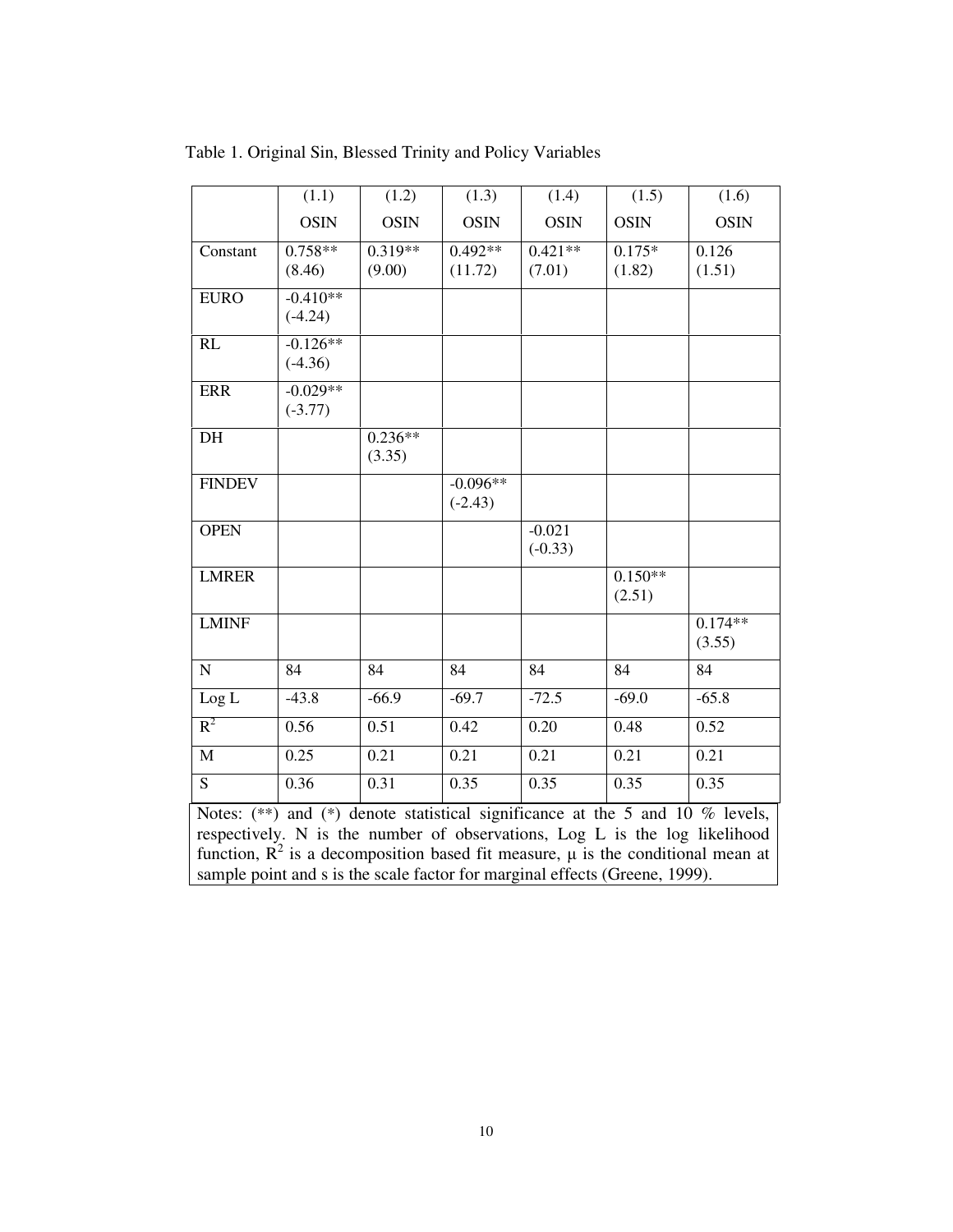|                                                                                           | (2.1)                   | (2.2)                   | (2.3)                  | (2.4)                   | (2.5)                   | (2.6)                   |  |
|-------------------------------------------------------------------------------------------|-------------------------|-------------------------|------------------------|-------------------------|-------------------------|-------------------------|--|
|                                                                                           | <b>OSIN</b>             | <b>OSIN</b>             | <b>OSIN</b>            | <b>OSIN</b>             | $OSIN_{93-98}$          | $OSIN_{93-98}$          |  |
| Constant                                                                                  | $1.054**$<br>(5.14)     | $1.030**$<br>(6.80)     | $0.253**$<br>(2.67)    | $0.371**$<br>(2.44)     | $0.809**$<br>(3.72)     | $0.957**$<br>(5.98)     |  |
| <b>EURO</b>                                                                               | $-0.337**$<br>$(-3.24)$ | $-0.332**$<br>$(-3.32)$ |                        | $-0.196**$<br>$(-2.35)$ | $-0.236**$<br>$(-2.81)$ | $-0.217**$<br>$(-2.74)$ |  |
| <b>FINCENT</b>                                                                            | $-0.254**$<br>$(-1.85)$ | $-0.254**$<br>$(-1.88)$ |                        | 0.040<br>(0.40)         | $-0.210*$<br>$(-1.62)$  | $-0.216*$<br>$(-1.68)$  |  |
| RL                                                                                        | $-0.089**$<br>$(-2.66)$ | $-0.090**$<br>$(-3.31)$ |                        | $-0.061**$<br>$(-2.71)$ | $-0.037$<br>$(-1.15)$   | $-0.047*$<br>$(-1.69)$  |  |
| <b>ERR</b>                                                                                | $-0.018**$<br>$(-2.28)$ | $-0.018**$<br>$(-2.45)$ |                        | $-0.014**$<br>$(-2.14)$ | $-0.012$<br>$(-1.50)$   | $-0.011$<br>$(-1.48)$   |  |
| <b>SIZE</b>                                                                               | $-0.135**$<br>$(-2.56)$ | $-0.120**$<br>$(-2.54)$ |                        | $-0.063$<br>$(-1.56)$   | $-0.096**$<br>$(-1.99)$ | $-0.109**$<br>$(-2.51)$ |  |
| DH                                                                                        | $-0.013$<br>$(-0.20)$   |                         | $0.140*$<br>(1.78)     |                         | 0.010<br>(0.16)         |                         |  |
| <b>FINDEV</b>                                                                             | 0.007<br>(0.22)         |                         | $-0.069*$<br>$(-1.82)$ |                         | $-0.120*$<br>$(-1.75)$  | $-0.116**$<br>$(-1.96)$ |  |
| <b>OPEN</b>                                                                               | $-0.024$<br>$(-0.47)$   |                         |                        |                         | 0.052<br>(0.87)         |                         |  |
| <b>LMRER</b>                                                                              | 0.060<br>(0.94)         |                         |                        |                         | 0.025<br>(0.49)         |                         |  |
| <b>LMINF</b>                                                                              | $-0.038$<br>$(-0.83)$   |                         | $0.102*$<br>(1.86)     |                         | 0.011<br>(0.23)         |                         |  |
| $OSIN_{93-98}$                                                                            |                         |                         |                        | $0.590**$<br>(4.95)     |                         |                         |  |
| <b>FISCAL</b>                                                                             |                         |                         |                        |                         | $0.017*$<br>(1.79)      | $0.011*$<br>(1.66)      |  |
| ${\bf N}$                                                                                 | 84                      | 84                      | 84                     | 84                      | 78                      | 78                      |  |
| $\overline{\text{Log}}$ L                                                                 | $-34.2$                 | $-35.0$                 | $-62.7$                | $-18.3$                 | $-27.3$                 | $-27.8$                 |  |
| $R^2$                                                                                     | 0.57                    | 0.57                    | 0.54                   | 0.60                    | 0.56                    | 0.56                    |  |
| $\overline{M}$                                                                            | 0.28                    | 0.29                    | 0.22                   | 0.43                    | 0.28                    | 0.27                    |  |
| $\overline{S}$                                                                            | 0.39                    | 0.40                    | 0.36                   | 0.54                    | 0.37                    | 0.36                    |  |
| denote statistical significance at the 5 and 10 $%$ levels,<br>Notes: $(**)$<br>and $(*)$ |                         |                         |                        |                         |                         |                         |  |

Table 2. The Determinants of Original Sin: Tobit Estimation Results

Notes:  $(**)$  and  $(*)$  denote statistical significance at the 5 and 10 % levels, respectively. N is the number of observations, Log L is the log likelihood function,  $R^2$  is a decomposition based fit measure,  $\mu$  is the conditional mean at sample point and s is the scale factor for marginal effects (Greene, 1999).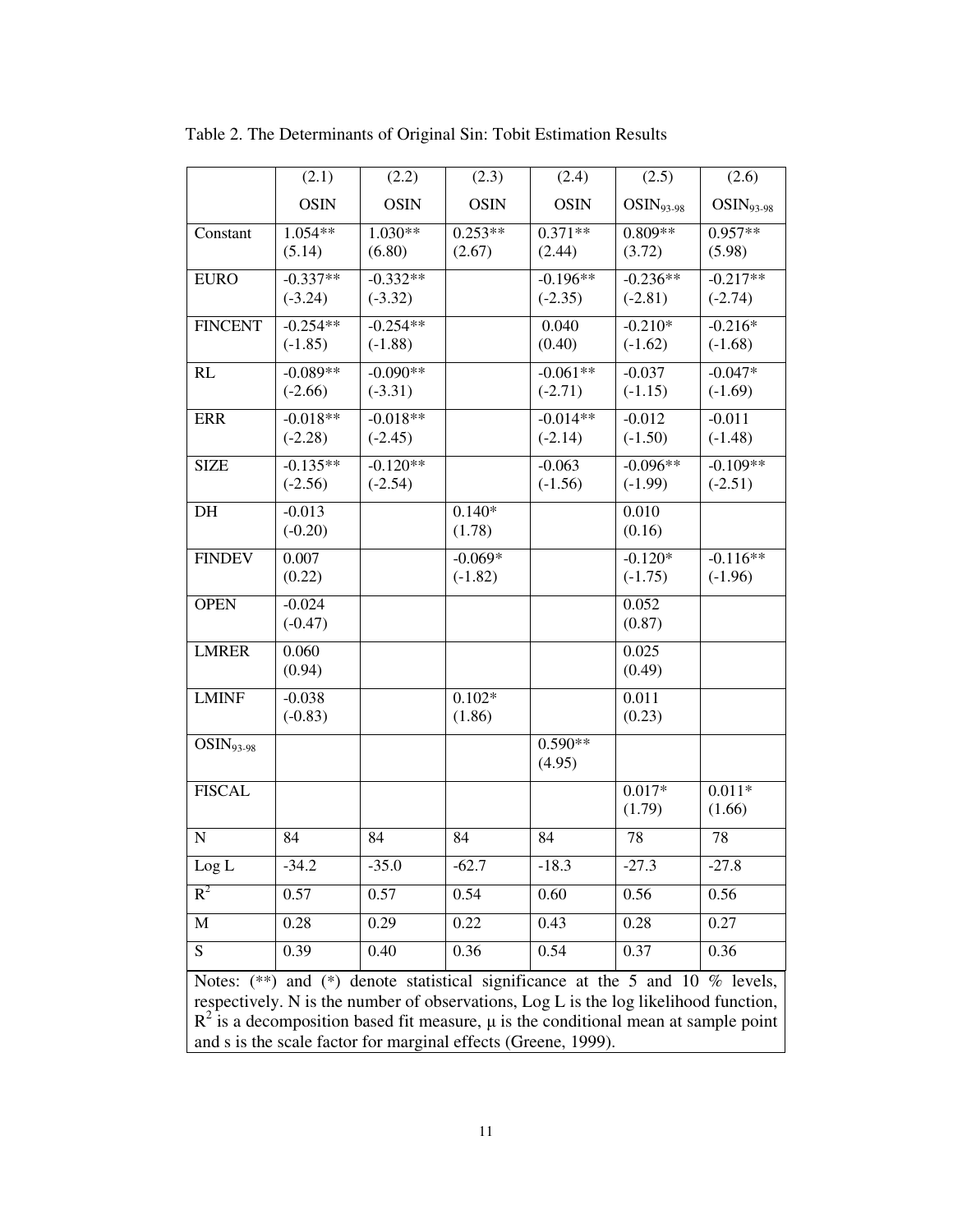|                                                                                                 | (3.1)       | (3.2)       | (3.3)       | (3.4)       | (3.5)       | (3.6)       | (3.7)       |
|-------------------------------------------------------------------------------------------------|-------------|-------------|-------------|-------------|-------------|-------------|-------------|
|                                                                                                 | <b>OSIN</b> | <b>OSIN</b> | <b>OSIN</b> | <b>OSIN</b> | <b>OSIN</b> | <b>OSIN</b> | <b>OSIN</b> |
| Constant                                                                                        | $1.271**$   | $1.320**$   | $1.28**$    | $1.270**$   | $1.300**$   | 1.329**     | $1.274**$   |
|                                                                                                 | (9.82)      | (10.06)     | (9.57)      | (9.44)      | (8.11)      | (8.37)      | (8.46)      |
| <b>EURO</b>                                                                                     | $-0.375**$  | $-0.581**$  | $-0.396**$  | $-0.372**$  | $-0.373**$  | $-0.367**$  | $-0.375**$  |
|                                                                                                 | $(-4.48)$   | $(-4.49)$   | $(-4.07)$   | $(-4.29)$   | $(-4.43)$   | $(-4.29)$   | $(-4.45)$   |
| <b>FINCENT</b>                                                                                  | $-0.552**$  | $-0.542**$  | $-0.575**$  | $-0.500**$  | $-0.557**$  | $-0.554**$  | $-0.552**$  |
|                                                                                                 | $(-4.04)$   | $(-3.97)$   | $(-3.88)$   | $(-3.28)$   | $(-4.02)$   | $(-4.00)$   | $(-4.01)$   |
| RL                                                                                              | $-0.075**$  | $-0.071**$  | $-0.096*$   | $-0.070**$  | $-0.071**$  | $-0.087**$  | $-0.076**$  |
|                                                                                                 | $(-2.51)$   | $(-2.38)$   | $(-1.73)$   | $(-2.06)$   | $(-2.23)$   | $(-2.46)$   | $(-2.17)$   |
| <b>SIZE</b>                                                                                     | $-0.122**$  | $-0.069$    | $-0.011**$  | $-0.102**$  | $-0.127**$  | $-0.122**$  | $-0.122**$  |
|                                                                                                 | $(-2.63)$   | $(-1.33)$   | $(-1.96)$   | $(-1.94)$   | $(-2.55)$   | $(-2.60)$   | $(-2.61)$   |
| <b>ERR</b>                                                                                      |             | $-0.024**$  |             |             |             |             |             |
|                                                                                                 |             | $(-2.07)$   |             |             |             |             |             |
| DH                                                                                              |             |             | $-0.082$    |             |             |             |             |
|                                                                                                 |             |             | $(-0.46)$   |             |             |             |             |
| <b>FINDEV</b>                                                                                   |             |             |             | $-0.074$    |             |             |             |
|                                                                                                 |             |             |             | $(-0.92)$   |             |             |             |
| <b>OPEN</b>                                                                                     |             |             |             |             | $-0.017$    |             |             |
|                                                                                                 |             |             |             |             | $(-0.31)$   |             |             |
| <b>LMRER</b>                                                                                    |             |             |             |             |             | $-0.033$    |             |
|                                                                                                 |             |             |             |             |             | $(-0.65)$   |             |
| <b>LMINF</b>                                                                                    |             |             |             |             |             |             | $-0.001$    |
|                                                                                                 |             |             |             |             |             |             | $(-0.03)$   |
| N                                                                                               | 84          | 84          | 84          | 84          | 84          | 84          | 84          |
| $R^2$                                                                                           | 0.611       | 0.632       | 0.612       | 0.616       | 0.612       | 0.613       | 0.611       |
| <b>DW</b>                                                                                       | 1.98        | 1.94        | 2.04        | 2.08        | 1.98        | 2.02        | 1.98        |
| Sargan                                                                                          | 5.60        | 1.33        | 5.20        | 4.33        | 5.45        | 5.04        | 5.53        |
|                                                                                                 | [0.46]      | [0.93]      | [0.39]      | [0.50]      | [0.36]      | $[0.41]$    | [0.35]      |
| <b>RESET</b>                                                                                    | 0.08        | 1.25        | 0.11        | 0.63        | 0.06        | 0.04        | 0.07        |
|                                                                                                 | [0.78]      | [0.26]      | [0.74]      | [0.43]      | [0.81]      | [0.84]      | [0.79]      |
| <b>WHITE</b>                                                                                    | 0.74        | 2.12        | 0.83        | 0.56        | 0.74        | 0.87        | 0.74        |
|                                                                                                 | [0.39]      | [0.15]      | [0.36]      | [0.45]      | [0.39]      | [0.35]      | $[0.40]$    |
| Notes: $(**)$ and $(*)$ denote statistical significance at the 5 and 10 % levels, respectively. |             |             |             |             |             |             |             |
| Values in brackets are the p-values. N is the number of observations, DW, SARGAN,               |             |             |             |             |             |             |             |
| RESET and WHITE are the tests for the null of no serial correlation, no equation                |             |             |             |             |             |             |             |
| misspecification, instrument set validity and homoscedasticity, respectively. See, Pesaran      |             |             |             |             |             |             |             |
| and Pesaran (1997) for GIVE and the test statistics.                                            |             |             |             |             |             |             |             |

Table 3. The Determinants of Original Sin: GIVE Results